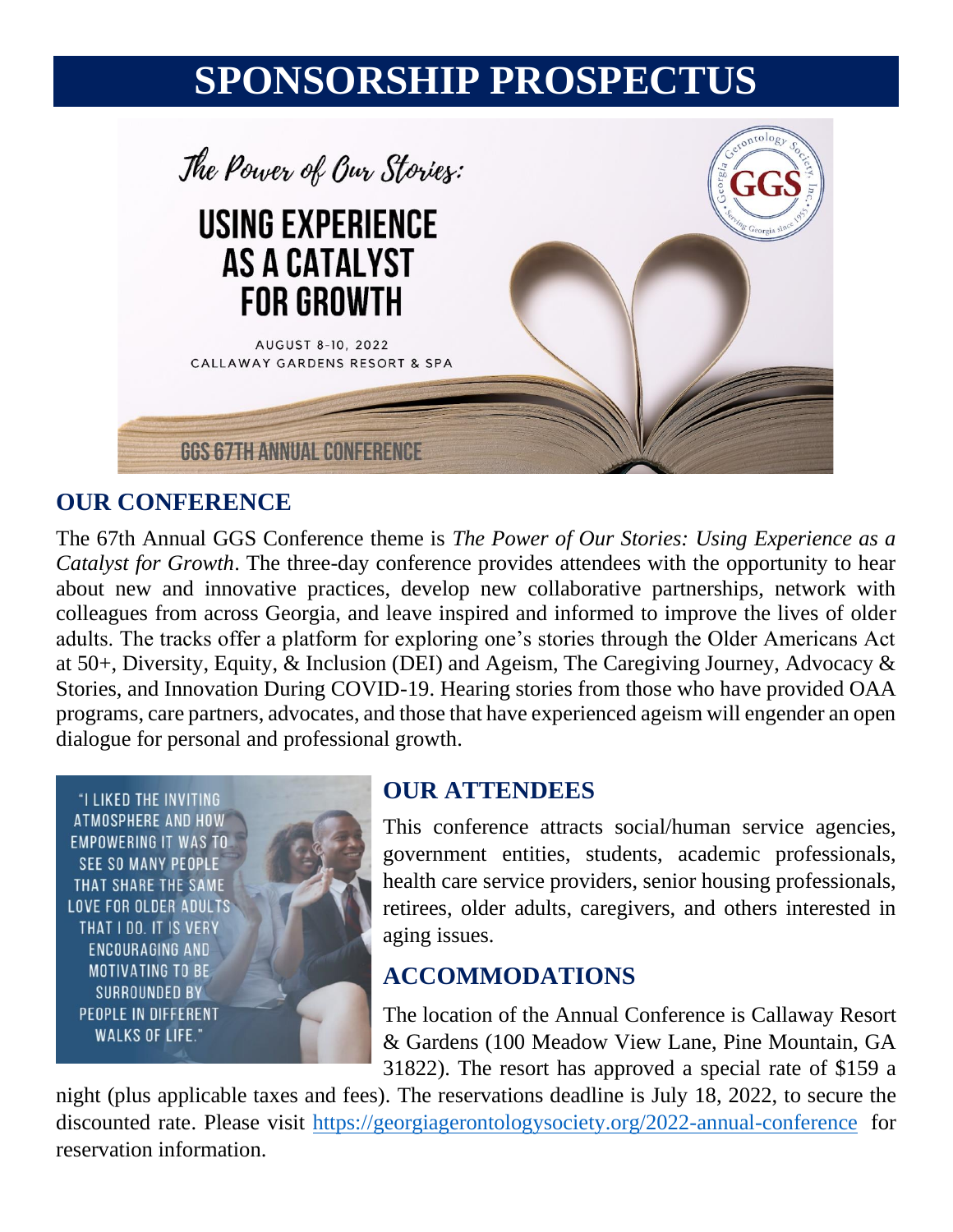# **WHY SPONSOR?**

## **ALIGN WITH THE GGS COLLABORATIVE**

The Georgia Gerontology Society (GGS) is a statewide multidisciplinary professional network that educates, serves, and advocates for older adults and their families. Since 1955, GGS has been a principal network of educators, professionals, and businesses that serve older adults in Georgia. While the majority of our members are professionals, we welcome anyone interested in aging and gerontology. Our multidisciplinary focus allows us to build partnerships across sectors and help break down silos. There's something for everyone at GGS. Our work focuses on 3 main areas:

- **INFORM**  GGS provides quality education and training opportunities to enhance professional and personal development.
- **ADVOCATE**  GGS fights to improve the lives of older Georgians through policy and legislative advocacy.
- **SUPPORT**  GGS promotes careers in gerontology through networking, mentoring, and scholarships for students and early career professionals.

## **BUILD RELATIONSHIPS**

Participate in valuable networking opportunities that allow you to have one on one conversations with potential customers, build upon existing relationships, and demonstrate your leadership and innovation in the aging and related fields. Our attendees are excited to learn about products, services, and resources that can help them do their jobs better.

## **CHANGE LIVES**

Through the generosity of sponsors, our conference:

- **CONNECTS** professionals with information to improve the quality of care they provide to older Georgians and their care partners;
- **EMPOWERS** professionals to make connections and collaborations that will lead to more efficient and creative solutions to the problems facing our older population;
- **INSPIRES** students and early career professionals to pursue careers in gerontology which helps address workforce deficits in the aging field; and
- **RECOGNIZES** deserving individuals who work tirelessly for our older population and their care partners.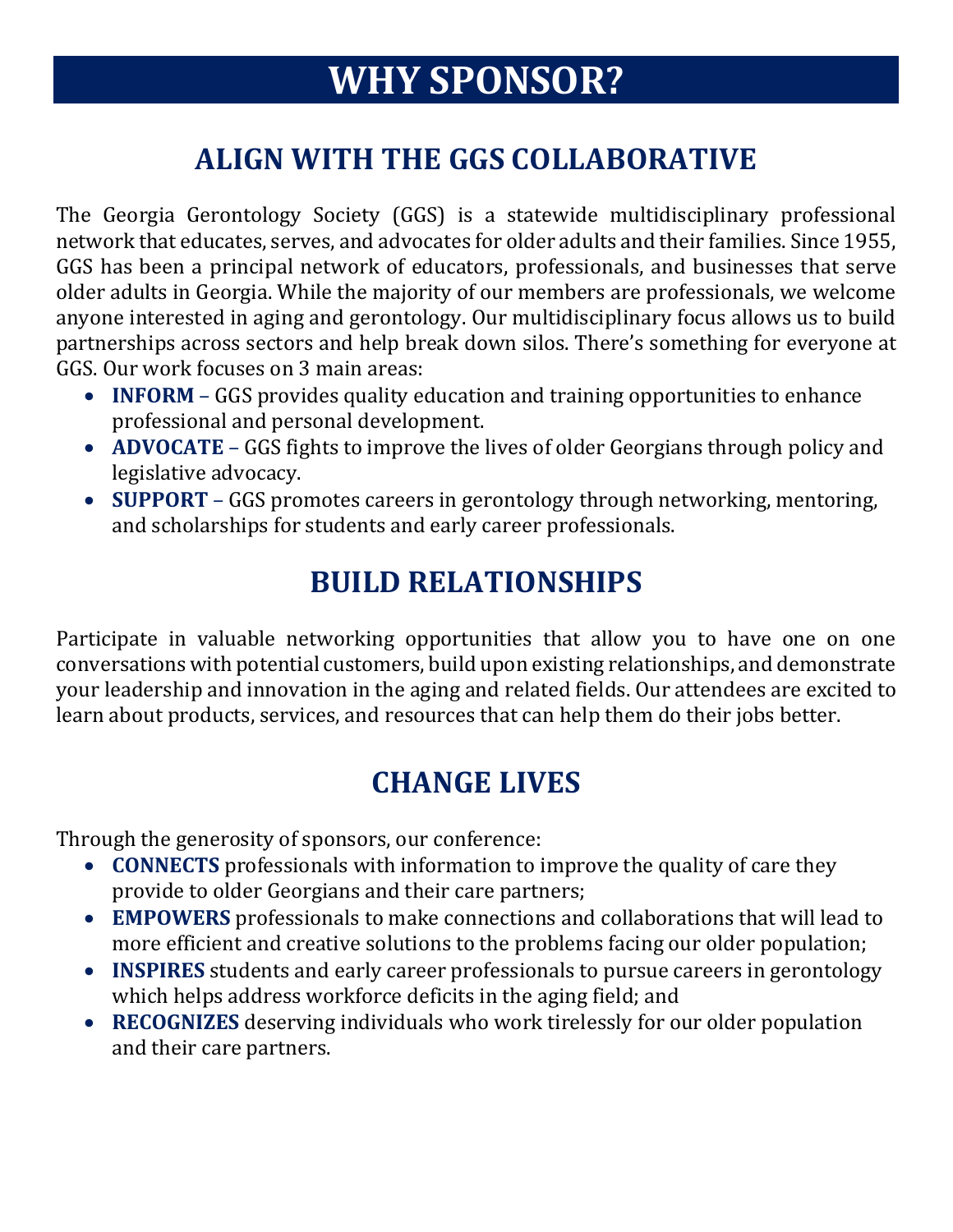## **GGS ANNUAL CONFERENCE SPONSORSHIP OPPORTUNITIES**

#### **CHAMPION - \$5,000**

- Invitation to participate in a panel of industry experts to discuss how intersectionality in aging affects your segment of the aging network
- Includes 6 Full Conference Registrations (Additional registrations can be added for \$150/each)
- Includes an in-person Exhibit Booth and the Whova app exhibitor section
- Includes a One Year GGS Organizational Membership
- Most Prominent Recognition and Signage throughout the Conference, on the Whova app, on the GGS Website, on GGS Social Media, and in the GGS Newsletter

#### **SUPPORTER - \$2,500**

- Includes 3 Full Conference Registrations (Additional Registrations can be added for \$150/each)
- Includes an in-person Exhibit Booth and the Whova app exhibitor section
- Includes a One Year GGS Organizational Membership
- Prominent Recognition and Signage throughout the Conference, on the Whova app, on the GGS Website, on GGS Social
- Media, and in the GGS Newsletter

#### **CONTRIBUTOR - \$1,500**

- Includes 1 Full Conference Registration (Additional Registrations can be added for \$150/each)
- Includes an in-person Exhibit Booth and the Whova app exhibitor section
- Includes a One Year GGS Organizational Membership
- Recognition and Signage throughout the Conference, on the Whova app, on the GGS Website, on GGS Social Media, and
- in the GGS Newsletter

#### **EXHIBITOR - \$600 (\$100 DISCOUNT FOR GGS ORG MEMBERS)**

- Includes an Exhibit Booth in-person and the Whova app exhibitor section
- Conference Registrations can be added for \$150/each for up to 2 individuals
- Listed in the Whova app and on the GGS Website

#### **FRIEND - \$100**

- Perfect opportunity for individuals and small businesses to promote their company and to support our efforts to educate, serve, and advocate for older adults and their families.
- Listed on the Whova app and on the GGS Website

#### **CONFERENCE BAG SPONSOR - \$ VARIES / ONLY ONE AVAILABLE**

- Your Name & Logo are featured on 150 Conference Bags of your choosing (must include the GGS Logo and be approved by GGS)
- Recognition and Signage throughout the Conference, on the Whova app, on the Website, Social Media, and on our Newsletter

#### **PPE Sponsor - \$ VARIES / ONE PER OPTION**

- Your Name & Logo Featured on 150 Face Masks
- Your Name & Logo Featured on 150 Hand Sanitizers
- Both options will receive recognition on the Website, Social Media, and our Newsletter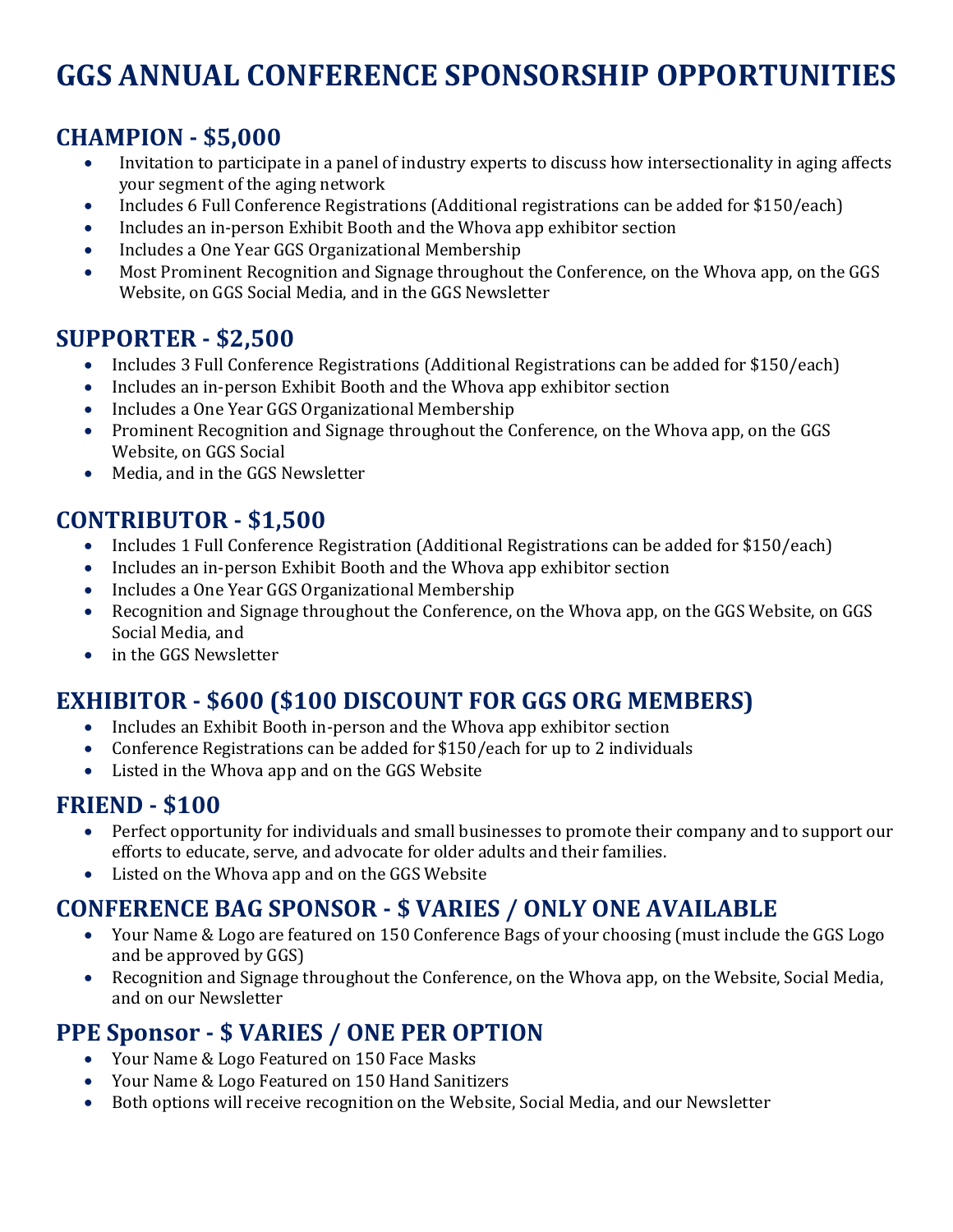## **GGS EXHIBIT HALL**

#### **IN-PERSON**

GGS provides incentives to encourage attendees to visit all exhibit tables. While we anticipate attendees engaging with exhibitors during all breaks, we understand that you may be unable to man your booth during the entire conference due to attending sessions or other commitments. Therefore, specific exhibitor breaks will be scheduled, at which time someone will be required to be present at your booth. You will be provided with the times of exhibitor breaks once the conference agenda has been confirmed.

All exhibitors will be provided with one six-foot table, two chairs, and table linen. All exhibitors will be able to participate in the Monday Presidential Reception, the Tuesday Continental Breakfast, and all breaks. All other conference events are reserved for conference attendees.

Prime exhibit space will be determined by the level of sponsorship. The selection process within each level will be based on the order in which sponsorship payment is received.

## **ANNUAL CONFERENCE ATTENDANCE and COVID-19**

We are making every effort to ensure that you receive a fun, interactive, and quality experience. As the COVID-19 Global Pandemic continues, GGS is cautiously optimistic about holding our 67th Annual Meeting & Conference in beautiful Callaway Resort and Gardens, Pine Mountain, GA. We have heard from many of you regarding your excitement at being in person. The health, safety, and well-being of our attendees, presenters, exhibitors, and sponsors are of extreme importance to us as we plan this year's event. Please visit our [2022 Conference Webpage](https://georgiagerontologysociety.org/2022-annual-conference/) to view the precautions we are taking to mitigate the risk of exposure to COVID-19.

## **TAKING THE NEXT STEP**

If you have any questions or would like to develop a customized sponsorship package, please contact Sarah Jones, GGS Executive Director, at 210-698-2074 or [administrator@georgiagerontologysociety.org.](mailto:administrator@georgiagerontologysociety.org) Please list the **2022 GGS Conference** in the subject line. To discuss payment options for Members, Sponsors, and Exhibitors contact Sarah Jones at [administrator@georgiagerontologysociety.org](mailto:administrator@georgiagerontologysociety.org) and list **2022 Conference Payment** in the subject line.

All Champion, Supporter, and Contributor Sponsors should email logos as soon as possible to administrator@georgiagerontologysociety.org for your organization to receive the